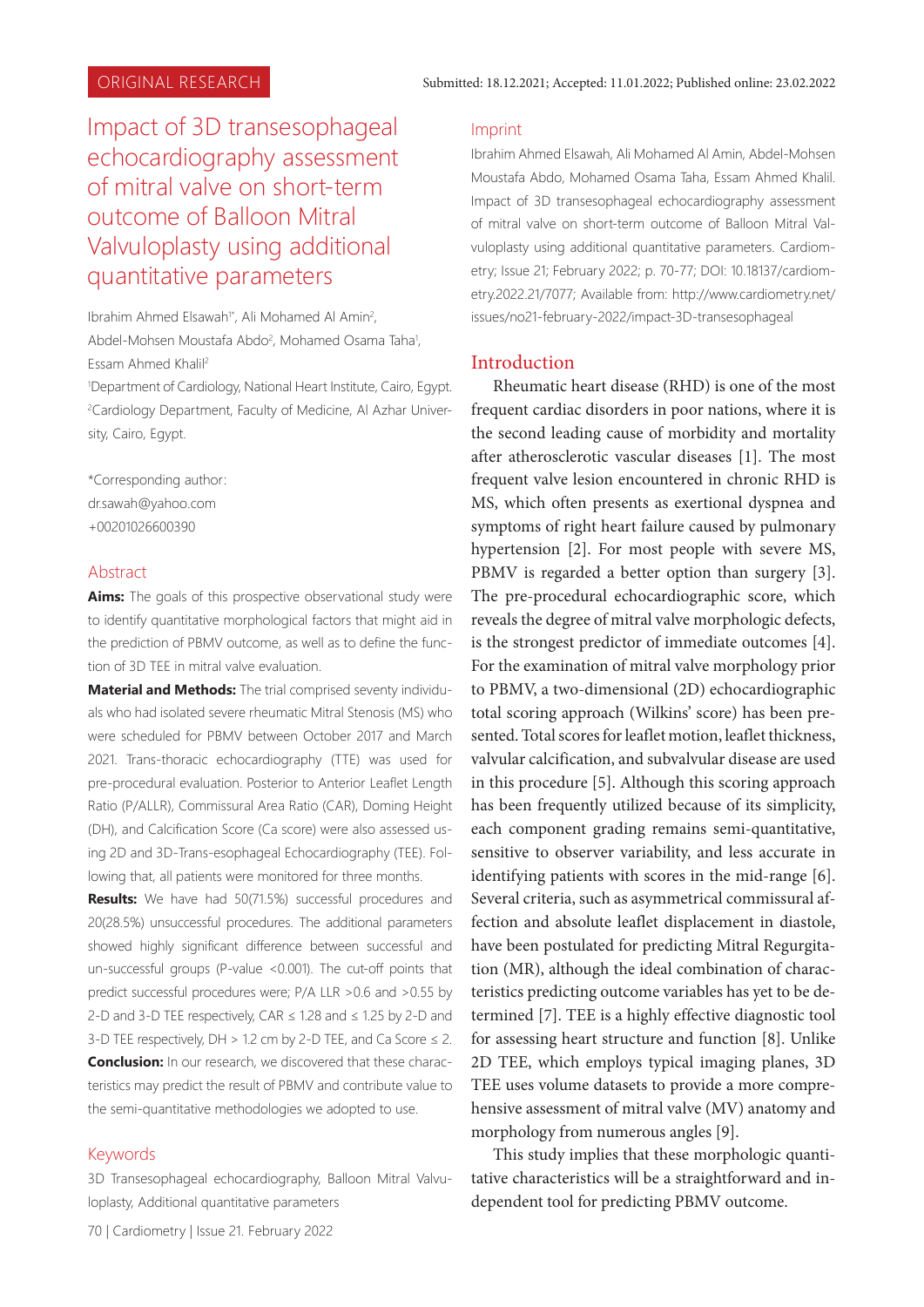# Aim of the work

The goal of this study is to identify quantitative morphological parameters that may be used to predict success following PBMV, as well as to define the function of 3D TEE in mitral valve evaluation.

# Material and method

The study included seventy patients, both sexes, over the age of 18, who had isolated severe MS with a Wilkins' score  $\leq 12$ , as well as non-existing or mild mitral MR, and who underwent PBMV between October 2017 and March 2021. All participants in the research provided informed consent. Any patient who had a contraindication for the procedure was ruled out. Each patient had a complete medical history taken including age, gender, diabetes, hypertension, NYHA class, clinical examination, and a 12-lead resting electrocardiogram (ECG). TTE examined the traditional indices for assessing MS severity, such as mitral valve area (MVA) by planimetry, peak and mean transmitral valve pressure gradients, MR severity with vena contracta (MRVC), and PASP, before and after PBMV. TEE was performed before the procedure to confirm grade of MR, rule out thrombus, and examine the mitral valve using the quantitative parameters listed below; in the mid esophageal long axis view, P/ALLR and DH were assessed as indicated in (Figure 1)**.** Then, with the image fixed at end diastole after using the X-plane and 3D zoom modes, a transverse line was drawn connecting both annular sides and crossing the commissures, another line was drawn to define the mid-point of the first



Figure 1: Measurement of P/A LLR and doming height with 2-D TEE. Blue lines: anterior and posterior leaflet length.Green line: from the annulus to doming of anterior leaflet (doming height).

line, the areas on both sides of this point were traced, and the large area was divided by the small one to get CAR (Figure 2). P/ALLR was calculated by measuring the length of the anterior and posterior leaflets in the same image. Calcification Score (0-10) was assessed using **Anwar Score;** 1 point for calcification in one of the middle scallops vs 2 points if it appears in one of the commissural scallops [10]. After PBMV, success was defined as successful dilatation of the MV with an area (MVA) more than  $1.5 \text{ cm}^2$ , as well as no deterioration of the MR by more than one grade; MRVC  $\leq$  0.4cm. For three months, all patients were monitored for the necessity for MVR, re-do, NYHA, rhythm, and death.



Figure 2: Measurement of CAR with 3-D TEE.

### Statistical Analysis

Data were gathered, edited, coded, and put into the IBM SPSS version 23 Statistical Package for Social Science. When the data was determined to be non-parametric, the quantitative data was presented as mean, standard deviations, and ranges rather than mean, standard deviations, and ranges. Qualitative factors were also given numerically and as percentages. The following p-values were judged significant: P-value more than 0.05 indicates non-significant (NS), P-value less than 0.05 indicates significant (S), and P-value less than 0.01 indicates highly significant (HS) (HS).

# Results

According to the results of PBMV, patients were classified based on procedure success and the two el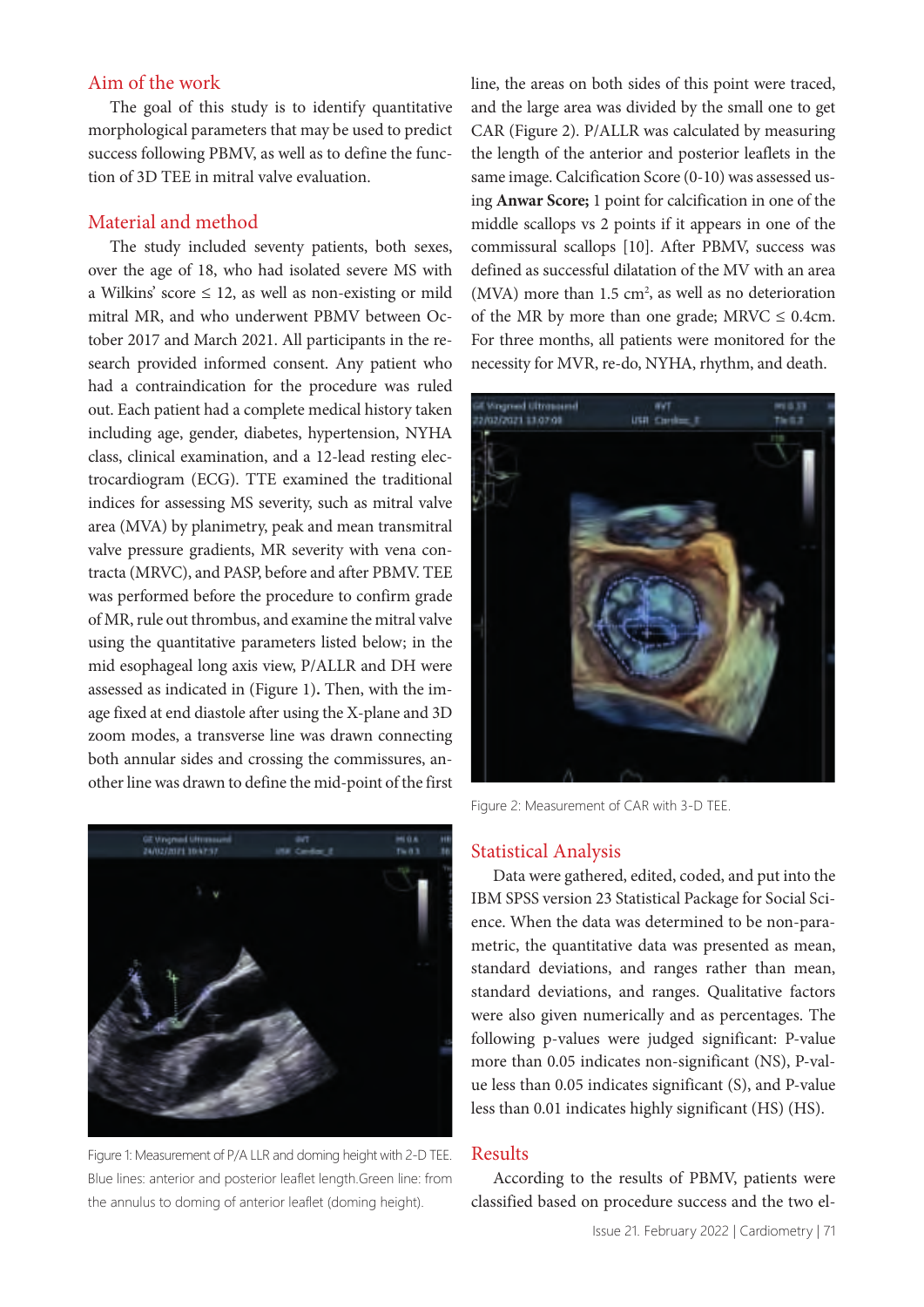ements of procedure results separately; degree of dilatation and progression of MR.

The study included 70 patients; 57 (81.4%) were female and 13 (18.6%) were male. The mean age was  $34.69 \pm 8.65$  years. There was only 9 (12.9%) diabetic patients and 10 (14.3%) were hypertensive. Regarding rhythm; 19 (27.1%) patients were AF (Table 1).

We have had 50(71.5%) successful procedures and 20(28.5%) unsuccessful procedures; 10 patients purely non-dilated, 9 patients were dilated but had worsening of MR and 1 patient was non-dilated and had worsening of MR (Table 2).

Only ECG rhythm had the significant difference between the two groups; 9 (45%) of unsuccessful patients had atrial fibrillation (AF) and 40 (80%) of successful patients were sinus (P-value 0.034). (Table 3)

Table 4 reveals that the mean value of Wilkin's score showed a highly significant difference (P-values 0.001). The mean values of left atrial diameter (LAD) and peak pressure gradient demonstrated a significant difference between the two groups (P-values 0.027 and 0.045 respectively). However, there was no significant difference in MVA, mean pressure gradient, PASP, or MRVC. When the two components of success were evaluated independently, we discovered that baseline MVA differed significantly between the dilated and non-dilated groups (P-value 0.014), while it showed non-significant difference when compared with mitral regurgitation results (P-value 0.821).

Table 3

Comparison of clinical data to procedure success

The mean value of P/A LLR, CAR, and DH showed highly significant difference between successful and unsuccessful groups (P-value 0.000) (Table 5).

Table 1

Descriptive statistics of demographic data

|            |               | $No. = 70$       |  |
|------------|---------------|------------------|--|
|            | Mean $\pm$ SD | $34.69 \pm 8.65$ |  |
| Age        | Range         | $18 - 58$        |  |
| Sex        | Female        | 57 (81.4%)       |  |
|            | Male          | 13 (18.6%)       |  |
| DM         | No            | 61 (87.1%)       |  |
|            | Yes           | 9(12.9%)         |  |
| <b>HTN</b> | <b>No</b>     | 60 (85.7%)       |  |
|            | Yes           | 10 (14.3%)       |  |
| ECG rhythm | А             | 19 (27.1%)       |  |
|            | ς             | 51 (72.9%)       |  |

Table 2

Descriptive analysis of procedure success

|                      |     | Procedure Success |             |  |  |
|----------------------|-----|-------------------|-------------|--|--|
|                      |     | Un Successful     | Successful  |  |  |
|                      |     | $No. = 20$        | $No. = 50$  |  |  |
| Dilatation           | No  | $11(55.0\%)$      | $0(0.0\%)$  |  |  |
|                      | Yes | $9(45.0\%)$       | 50 (100.0%) |  |  |
| Mitral regurgitation | Nο  | 10 (50.0%)        | 50 (100.0%) |  |  |
|                      | Yes | 10 (50.0%)        | $0(0.0\%)$  |  |  |

| Companion or climata tala to procedure success |               |                  |                  |            |         |           |  |
|------------------------------------------------|---------------|------------------|------------------|------------|---------|-----------|--|
| Basic data                                     |               |                  | Success          |            |         | Sig.      |  |
|                                                |               | Un Successful    | Successful       | Test value | P-value |           |  |
|                                                |               | $No. = 20$       | $No. = 50$       |            |         |           |  |
|                                                | Mean $\pm$ SD | $36.25 \pm 5.88$ | $34.06 \pm 9.52$ |            |         |           |  |
| Age                                            | Range         | $26 - 47$        | $18 - 58$        | 0.956      | 0.342   | NS.       |  |
|                                                | Female        | 17 (85.0%)       | 40 (80.0%)       |            |         | NS        |  |
| Sex                                            | Male          | $3(15.0\%)$      | $10(20.0\%)$     | $0.236*$   | 0.627   |           |  |
|                                                | No.           | 18 (90.0%)       | 43 (86.0%)       | $0.204*$   | 0.652   | NS        |  |
| DM                                             | Yes           | $2(10.0\%)$      | $7(14.0\%)$      |            |         |           |  |
| <b>HTN</b>                                     | <b>No</b>     | 17 (85.0%)       | 43 (86.0%)       | $0.012*$   | 0.914   | NS        |  |
|                                                | Yes           | $3(15.0\%)$      | 7 (14.0%)        |            |         |           |  |
| ECG rhythm                                     | A             | $9(45.0\%)$      | 10 (20.0%)       | $4.515*$   |         | S         |  |
|                                                | S             | 11 (55.0%)       | 40 (80.0%)       |            | 0.034   |           |  |
| C/O NYHA                                       | NYHA I        | $1(5.0\%)$       | $0(0.0\%)$       |            | 0.244   |           |  |
|                                                | NYHA II       | $7(35.0\%)$      | 22 (44.0%)       | $2.819*$   |         | <b>NS</b> |  |
|                                                | NYHA III      | 12 (60.0%)       | 28 (56.0%)       |            |         |           |  |

\*:Chi-square test; •: Independent t-test

72 | Cardiometry | Issue 21. February 2022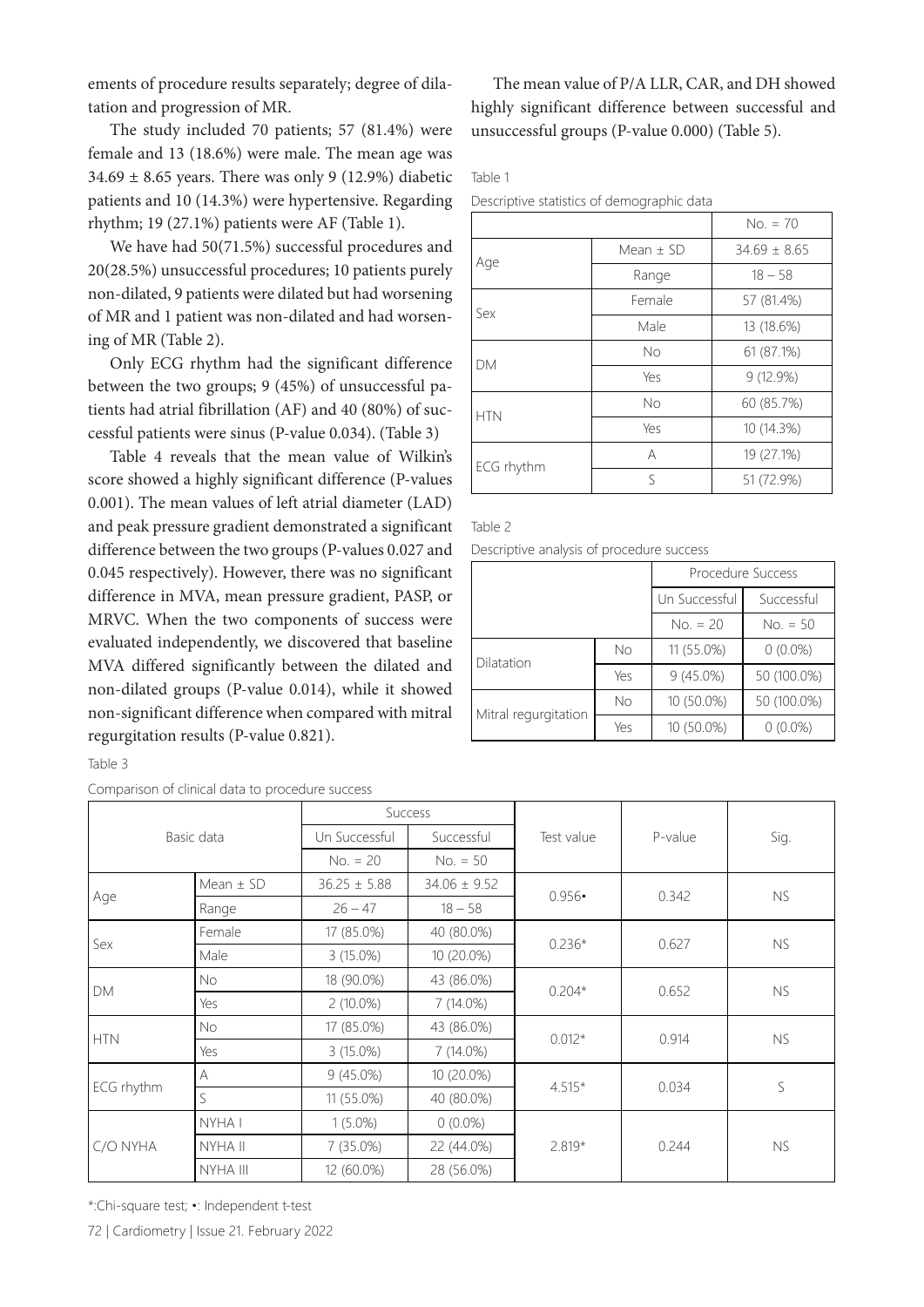#### Table 4

| <b>TTE</b>    |               |                   | <b>Success</b>    |                 |         | Sig.      |  |
|---------------|---------------|-------------------|-------------------|-----------------|---------|-----------|--|
|               |               | Un Successful     | Successful        | Test value      | P-value |           |  |
|               |               | $No. = 20$        | $No. = 50$        |                 |         |           |  |
| Wilkins score | Mean $\pm$ SD | $8.80 \pm 0.77$   | $7.90 \pm 1.04$   | $3.515 \cdot$   | 0.001   | <b>HS</b> |  |
|               | Range         | $8 - 10$          | $6 - 10$          |                 |         |           |  |
|               | Mean $\pm$ SD | $5.04 \pm 0.24$   | $4.82 \pm 0.39$   | $2.268 \cdot$   | 0.027   | S         |  |
| $LAD$ (cm)    | Range         | $4.6 - 5.6$       | $4.2 - 6.5$       |                 |         |           |  |
|               | Mean $\pm$ SD | $0.96 \pm 0.14$   | $1.02 \pm 0.15$   | $-1.612$        |         | <b>NS</b> |  |
| MVA (cm2)     | Range         | $0.7 - 1.2$       | $0.6 - 1.3$       |                 | 0.112   |           |  |
|               | Mean $\pm$ SD | $27.15 \pm 5.12$  | $24.88 \pm 3.79$  |                 |         | S         |  |
| $P$ gr (mmHg) | Range         | $19 - 42$         | $18 - 38$         | $2.039 \cdot$   | 0.045   |           |  |
|               | Mean $\pm$ SD | $15.00 \pm 2.45$  | $14.60 \pm 2.57$  |                 |         | <b>NS</b> |  |
| M gr (mmHg)   | Range         | $11 - 23$         | $11 - 23$         | $0.596 \cdot$   | 0.553   |           |  |
|               | Mean $\pm$ SD | $58.35 \pm 17.30$ | $58.66 \pm 14.90$ | $-0.075$        |         | <b>NS</b> |  |
| PASP (mmHg)   | Range         | $35 - 90$         | $35 - 106$        |                 | 0.940   |           |  |
|               | Median (IQR)  | $0.1(0.05 - 0.2)$ | $0.1(0 - 0.2)$    |                 | 0.517   |           |  |
| MR vc (cm)    | Range         | $0 - 0.2$         | $0 - 0.2$         | $-0.648\dagger$ |         | <b>NS</b> |  |

Comparison between pre- interventional TTE data according to procedure success.

•: Independent t-test; ‡: Mann Whitney test

#### Table 5

Comparison between pre- interventional 2D-TEE data according to procedure success.

| $2-D$ TEE |               | Success         |                 |             |         |           |
|-----------|---------------|-----------------|-----------------|-------------|---------|-----------|
|           |               | Un-Successful   | Successful      | Test value• | P-value | Sig.      |
|           |               | $No. = 20$      | $No. = 50$      |             |         |           |
| P/A LLR   | Mean $\pm$ SD | $0.51 \pm 0.05$ | $0.66 \pm 0.08$ | $-7.552$    | 0.000   | <b>HS</b> |
|           | Range         | $0.4 - 0.6$     | $0.47 - 0.8$    |             |         |           |
| CAR       | Mean $\pm$ SD | $1.33 \pm 0.05$ | $1.15 \pm 0.10$ | 7.366       | 0.000   | HS.       |
|           | Range         | $1.21 - 1.4$    | $1.01 - 1.43$   |             |         |           |
| $DH$ (cm) | Mean $\pm$ SD | $1.11 \pm 0.07$ | $1.31 \pm 0.16$ | $-5.324$    |         | <b>HS</b> |
|           | Range         | $1 - 1.21$      | $1.12 - 2.2$    |             | 0.000   |           |

•: Independent t-test

As regard 3-D TEE measurements, the mean value of P/A LLR, CAR, and the median for Ca Score showed highly significant difference between successful and unsuccessful groups (P-value 0.000) (Table 6).

There were no deaths reported. Symptoms follow-up demonstrated better NYHA class in successful versus un-successful patients with highly significant difference (P-value 0.000). Regarding re-intervention, no patient (0%) in the successful group requires it, but 12 patients (60%) in the failed group require MV Replacement (MVR) with a highly significant difference (P-value 0.000), and 2 patients (10%) require re-do PBMV with a significant difference (P-value 0.023)

(Table 7). The analysis of MVR patients revealed that three were solely non-dilated, one was non-dilated with MR, and eight had MR.

The cut-off points of 2-D TEE parameters that predict success were P/A LLR > 0.6 with 74.0% sensitivity and 100.0% specificity. CAR  $\leq$  1.28 with 90.0% sensitivity and 85.0% specificity. DH  $> 1.2$  cm with 84.0% sensitivity and 95.0% specificity (Figure 3), and that for 3-D TEE parameters were P/A LLR > 0.55 with 84.0% sensitivity and 90.0% specificity. CAR  $\leq 1.25$ with 80.0% sensitivity and 95.0% specificity. Ca Score  $\leq$  2 with sensitivity 80.0% and specificity 75.0% (Figure 4).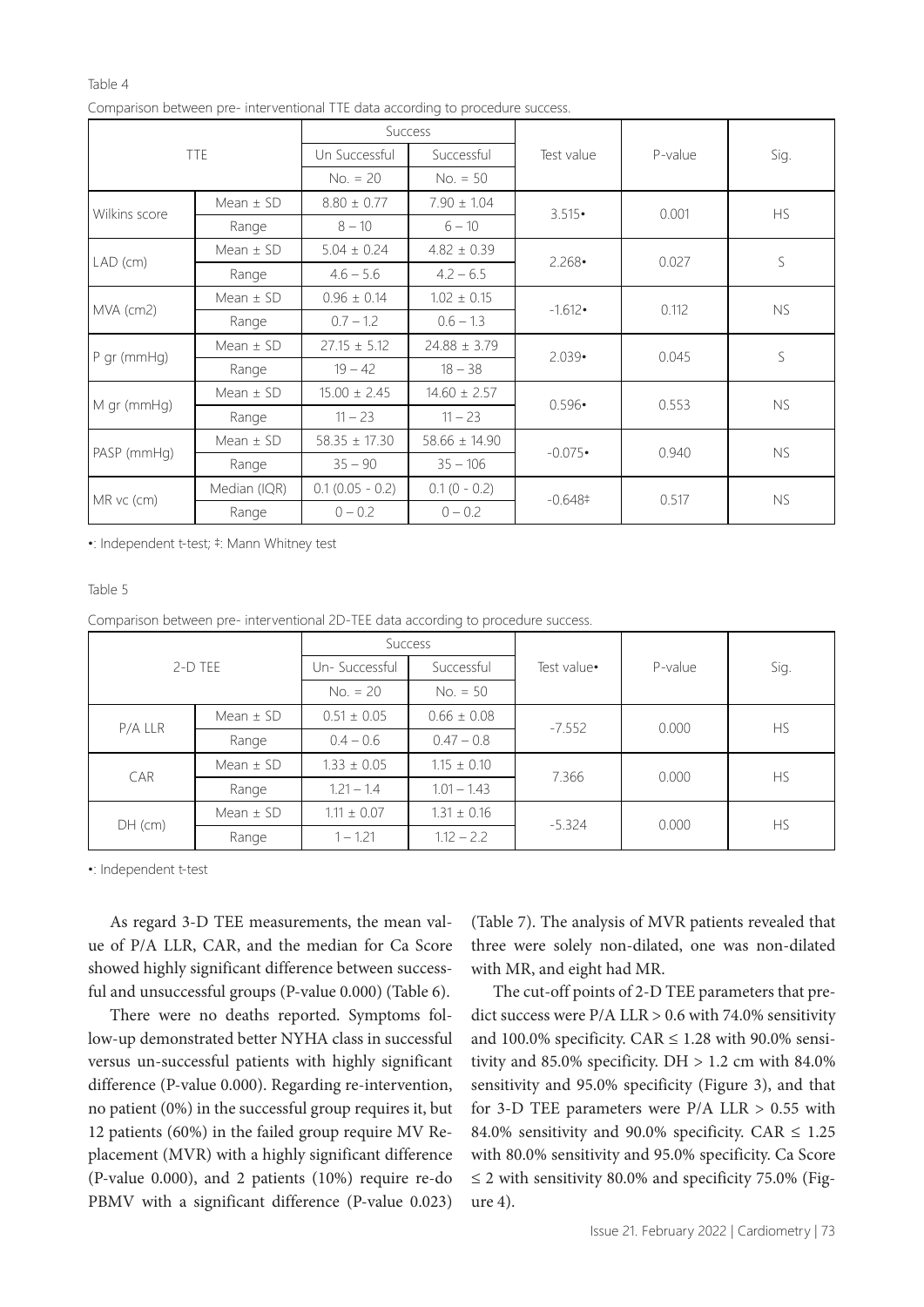# Table 6

| 3-D TEE    |               | <b>Success</b>    |                 |               |         |           |
|------------|---------------|-------------------|-----------------|---------------|---------|-----------|
|            |               | Un Successful     | Successful      | Test value    | P-value | Sig.      |
|            |               | $No. = 20$        | $No. = 50$      |               |         |           |
|            | Mean $\pm$ SD | $0.52 \pm 0.05$   | $0.66 \pm 0.09$ | $-6.614$      | 0.000   | <b>HS</b> |
| $P/A$ LLR  | Range         | $0.45 - 0.7$      | $0.49 - 0.9$    |               |         |           |
| <b>CAR</b> | Mean $\pm$ SD | $1.33 \pm 0.05$   | $1.15 \pm 0.10$ | $7.152 \cdot$ | 0.000   | <b>HS</b> |
|            | Range         | $1.2 - 1.43$      | $1 - 1.35$      |               |         |           |
| Ca score   | Median (IQR)  | $4.5$ (2.5 - 5.5) | $(1 - 2)$       | $-4.779+$     |         | <b>HS</b> |
|            | Range         | $0 - 7$           | $() - 4$        |               | 0.000   |           |

Comparison between pre- interventional 3D-TEE data according to procedure success.

•: Independent t-test; ‡: Mann Whitney test

Table 7

Comparison of three months follow-up data according to procedure success.

|                              |           | Procedure Success |               |                 | Test value* | P-value   | Sig.      |           |
|------------------------------|-----------|-------------------|---------------|-----------------|-------------|-----------|-----------|-----------|
|                              |           |                   | Un Successful | Successful      |             |           |           |           |
|                              |           | No.               | %             | No.             | $\%$        |           |           |           |
| <b>NYHA</b>                  | NYHA I    | 3                 | 15.0%         | 44              | 88.0%       | 42.875    | 0.000     | <b>HS</b> |
|                              | NYHA II   | 5                 | 25.0%         | 6               | 12.0%       |           |           |           |
|                              | NYHA III  | 6                 | 30.0%         | 0               | $0.0\%$     |           |           |           |
|                              | NYHA IV   | 6                 | 30.0%         | 0               | $0.0\%$     |           |           |           |
| Rhythm                       | A         | 9                 | 45.0%         | 10 <sup>1</sup> | 20.0%       | 4.515     | 0.034     | S         |
|                              |           | 11                | 55.0%         | 40              | 80.0%       |           |           |           |
| Need MVR<br><b>No</b><br>Yes |           | 8                 | 40.0%         | 50              | 100.0%      | 36.207    | 0.000     | <b>HS</b> |
|                              |           | 12                | 60.0%         | 0               | $0.0\%$     |           |           |           |
| Need Redo                    | <b>No</b> | 18                | 90.0%         | 50              | 100.0%      | 5.147     | 0.023     | S         |
|                              | Yes       | $\mathcal{P}$     | 10.0%         | 0               | $0.0\%$     |           |           |           |
| Death                        | No.       | 20                | 100.0%        | 50              | 100.0%      | <b>NA</b> | <b>NA</b> | <b>NA</b> |
|                              | Yes       |                   | 0.0%          |                 | 0.0%        |           |           |           |

\*:Chi-square test



Figure 3: The Receiver-Operating Characteristic (ROC) curve of 2-D TEE measurements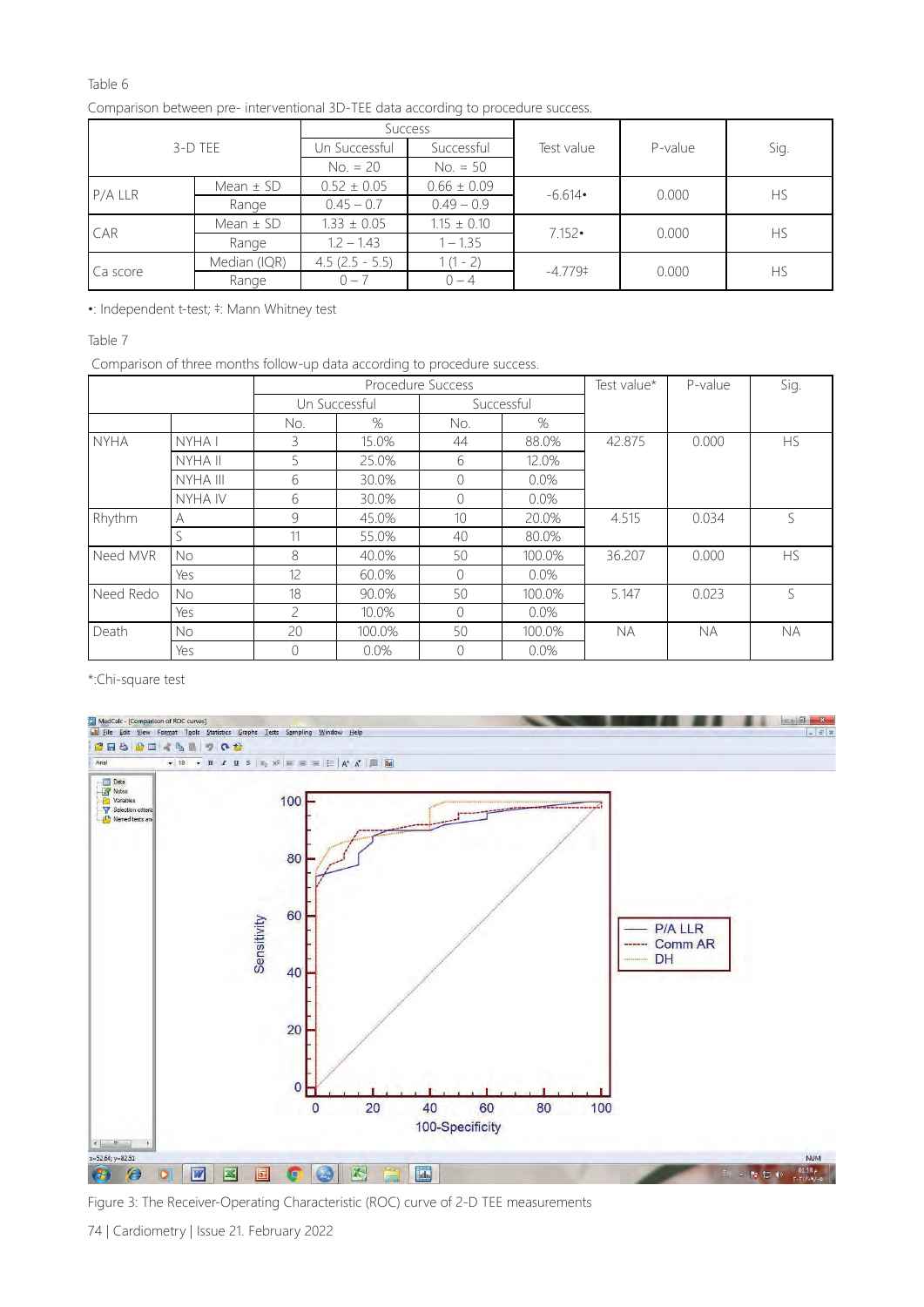

Figure 4: The Receiver-Operating Characteristic (ROC) curve of 3-D TEE measurements

# Discussion

According to the procedure success definition, MVA was measured by planimetry to be greater than  $1.5 \text{ cm}^2$  with no more than a one-grade rise in MR. Our study found that 20 procedures (28.5 percent) were unsuccessful, which is quite similar to *Rifaie et al.,* study, which found that 30 percent of patients were unsuccessful [11]. In addition, *Nunes et al.,* discovered (35 percent) of patients with sub-optimal outcomes [12]. Individuals with AF had a considerably poorer result than patients with sinus rhythm, according to *Fatkin et al.,* (P-value 0.002) [13]. While *Nunes et al.,*  found no significant difference in rhythm (P-value 0.424), they did find a highly significant difference in age; the suboptimal group was elder (P-value 0.001) [12]. This might be explained by the fact that the mean age in our study was 34.69±8.65 years, whereas in *Nunes et al.,* study it was 57±16 years [12]. *Shaw et al.,* reported that PBMV produces good results in individuals under the age of 55, but the improvement is less maintained in the elderly [14]. *Mailer et al.,* found that lower baseline MVA, larger trans-mitral gradient, and LAD were predictors of unsatisfactory results and the development of MR following PBMV [15], which was consistent with our findings. *Nunes et al.,* found a highly significant difference in Wilkins

score, baseline MVA, CAR, and DH between the two groups (P-value 0.001) [12]. *Reifart et al.,* dilated in vitro 15 excised MV from MS patients who received MVR and discovered a 20% rate of leaflet rupture. They proposed that MR following PBMV is determined by the symmetry of morphologic alterations rather than their severity [16]. According to *Rifaie et al.,* calcification and sub-valvular illness are the only independent predictors of immediate post-procedural prognosis [11]. *Anwar et al.,* discovered that leaflet mobility and sub-valvular thickness as 3-D score components were independent indicators of procedural success (P-value 0.004 and 0.04 respectively) [10]. All of the previous investigations agreed with our findings when the quantitative evaluation of leaflet mobility was stated as maximal leaflet displacement; DH, and when valve thickness and fibrosis was expressed as P/A LLR and CAR. According to *Mahfouz*, P/A LLR is significantly correlated with PBMV outcome, with greater ratios producing much better results [17]. In terms of calcification, we assessed it using 3-D TEE and assigned a score in the same manner as *Anwar et al.,* who proposed a new score for assessing MV, reported that 3DE could predict the extent and distribution of calcification in each scallop from a single short axis cut plain, and discovered that calcification was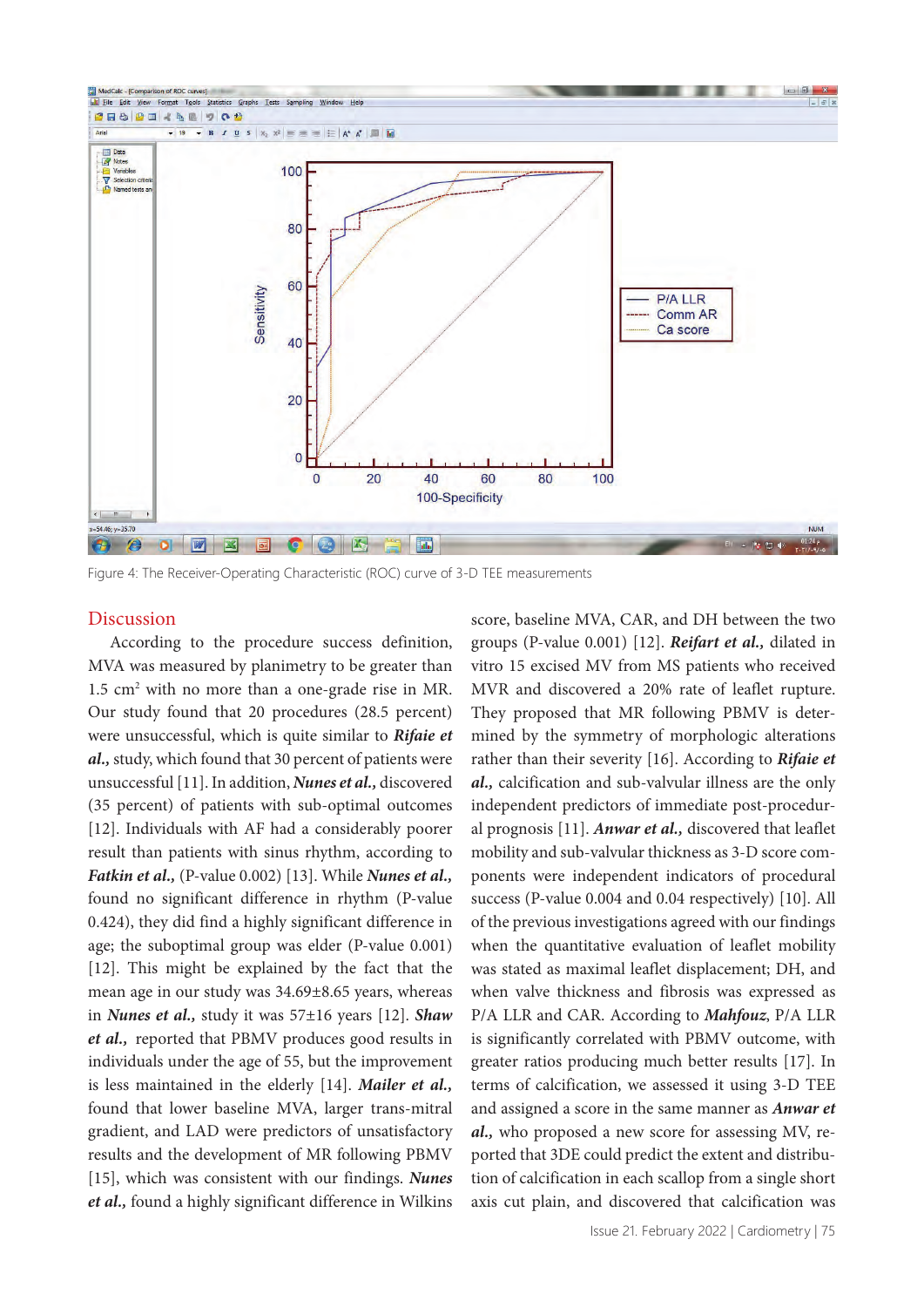the only independent predictor of the development of significant MR [10]. *Shakil et al.,* found a significant difference in calcium detection and evaluation between 2-D and 3-D echocardiography; 2DE detected calcification in 26 (52 percent) of cases versus 35 (70 percent) of cases with 3-DE (P-value 0.002) [18]. According to *Sutaria et al.,* and *Messika-Zeitoun et al.,* calcification of commissures is a powerful predictor of outcome following PBMV because it influences the degree of commissural splitting [19,20]. Our findings reveal that 90 percent of patients with deteriorating MR require MVR, but only 13.6 percent of non-dilated individuals require MVR, indicating that severe MR is a better predictor of patients' symptoms and need for MVR than poor MVA. *Nunes et al.,*  discovered that the event-free survival rate at 2 years was only 13% in patients with moderate MR against 62 percent in those with mild MR (P0.001), and the rate of MVR was significantly greater in individuals with moderate MR (46 percent versus 9 percent, P0.001) [12]. In our investigation, the cut-off values for quantitative parameters that indicate success were as follows:  $P/A$  LLR  $>0.6$  and  $>0.55$  by 2-D and 3-D TEE, CAR  $\leq$ 1.28 and  $\leq$ 1.25 by 2-D and 3-D TEE, and DH > 1.2 cm by 2-D TEE. It was virtually identical to *Nunes et al.,* who concluded that DH > 12mm and  $CAR \leq 1.25$  were considered as cut-off points between successful and subpar groups [12]. In addition, *Mahfouz* defined P/A LLR > 0.5 as a cut-off between the successful and unsuccessful groups [17]. In our study, the cut-off point for calcification that predicted procedure success was Ca score  $\leq$  2, which means a calcium score less than moderate, as demonstrated by *Soliman et al.*, who graded leaflet calcification to four grades modified from *Anwar et al.,*[10] with permission as follows: normal=0, mild=1–2, moderate=3–5, and severe  $\geq 6$  [21].

Finally, we discovered that these quantitative characteristics might predict PBMV outcomes and added value to the semi-quantitative traditional approaches we used.

# Conclusion

Our study revealed that P/A LLR > 0.55, CAR  $\leq$  1.25, DH  $>$  1.2 cm, and Ca Score  $\leq$  2 determined by 2-D and 3-D TEE are specific and sensitive predictors of PBMV success in a quantitative way, aiding the traditional scoring methods in selecting the appropriate patients for the procedure.

76 | Cardiometry | Issue 21. February 2022

The study's weaknesses were a limited sample size, the lack of multicenter participation, and a short follow-up time.

# Statement on ethical issues

Research involving people and/or animals is in full compliance with current national and international ethical standards.

# Conflict of interest

None declared.

# Author contributions

The authors read the ICMJE criteria for authorship and approved the final manuscript

#### References

1. Pastore S, De Cunto A, Benettoni A, et al. The resurgence of rheumatic fever in a developed country area: the role of echocardiography. Rheumatology (Oxf) 2011; 50:396-400.

2. Inoue K, Owaki T, Nakamura T, et al., Clinical application of transvenous mitral commissurotomy by a new balloon catheter. J Thorac Cardiovasc Surg 1984; 87(3): 394–402.

3. Hernandez R, Banuelos C, Alfonso F, et al. Longterm clinical and echocardiographic follow-up after percutaneous mitral valvuloplasty with the Inoue balloon. Circulation 1999;99:1580–1586.

4. Reid CL, Chandraratna PA, Kawanishi DT, et al. Influence of mitral valve morphology on doubleballoon catheter balloon valvuloplasty in patients with mitral stenosis. Analysis of factors predicting immediate and 3-month results. Circulation. 1989; 80: 515–24.

5. Padial LR, Freitas N, Sagie A, et al. Echocardiography can predict which patients will develop severe mitral regurgitation after percutaneous mitral valvulotomy. J Am Coll Cardiol. 1996;27:1225–1231.

6. Krishnamoorthy K, Radhakrishnan S, Shrivastava S, et al. Natural history and predictors of moderate mitral regurgitation following balloon mitral valvuloplasty using Inoue balloon. International Journal of Cardiology, 2003; 87(1): 31-36.

7. Abascal VM, Wilkins GT, Choong CY, et al. Echocardiographic evaluation of mitral valve structure and function in patients followed for at least 6 months after percutaneous balloon mitral valvuloplasty. J Am Coll Cardiol. 1988; 12:606–615.